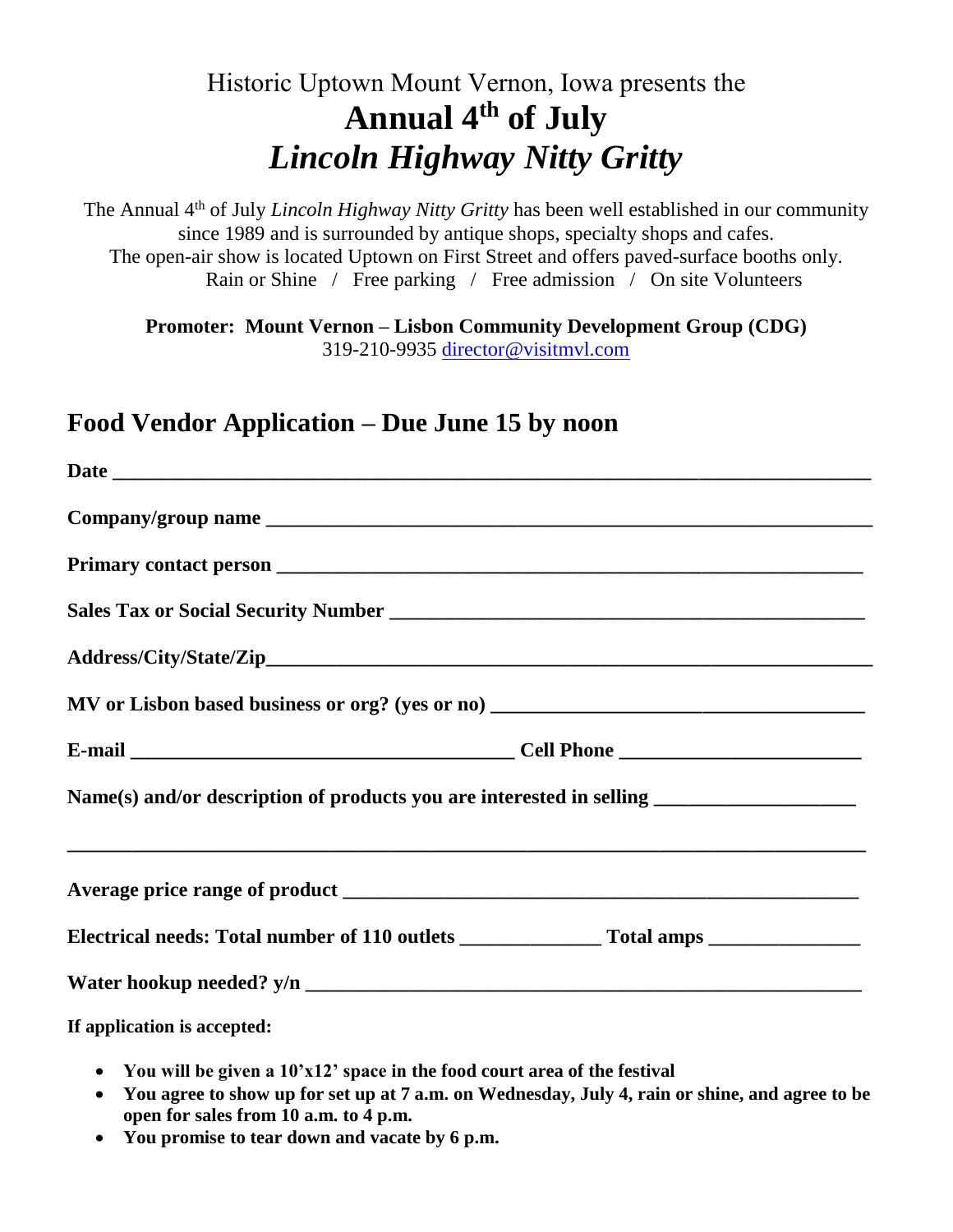- **You are responsible for your own booth set-ups (tables and chairs will not be provided).**
- **You understand that electricity is available to you free of charge, with an outlet(s) available within 100 feet. You must supply your own electrical cord.**
- **You understand that City water hookup is available through an outdoor spigot. You must supply your own hose.**
- **You understand that there are no early tear-downs unless approved by the festival chair.**
- **You understand that all fees are due with this application.**
- **-- NOTE: The City of Mount Vernon, the Mount Vernon-Lisbon Community Development Group (CDG) and the Lincoln Highway Nitty Gritty committee is committed to Zero-Waste. To that end, all vendors are required to use compostable plates, cups, napkins, utensils and serving gloves. Redeemable plastic bottles are allowed (no cans). Recyclable plastic containers will be considered but only with prior approval by the committee. The committee plans to work with Compost Ninja/EcoCare throughout the day and are requiring all vendors to bring compostable (or with prior permission, recyclable) serving products. Here is a list of what can and can't be composted from Compost Ninja:**

**<http://www.thecompostninja.com/compost-list>**

- **Ecocare Supply in Coralville sells compostable serving products as well. To contact them, call (319) 800-9162 or email Kaveh Mostafavi at [kaveh@ecocaresupply.com](mailto:kaveh@ecocaresupply.com)**
- **If you are having trouble finding these products or have questions regarding any of this, call Joe Jennison at (319) 210-9935 or through email at [director@visitmvl.com](mailto:director@visitmvl.com)**
- **You will not be allowed to use Styrofoam or plastic utensils at the event. Exceptions will not be made.**

• **Initial Here: \_\_\_\_\_**

## **Cost to all vendors is \$100 per booth, free for nonprofits. Checks made out to the Mount Vernon-Lisbon Community Development Group must be included with this application.**

**Businesses are liable for obtaining a Sales Tax Permit. Call the Iowa Department of Revenue at (319) 362-3613, ext. 14, or dial toll free to (800) 367-3388.**

**All vendors are responsible for obtaining a temporary food service permit. Contact Linn County Public Health at (319) 892-6000 or go to Website at [www.co.linn.ia.us](http://www.co.linn.ia.us/) to apply**

**Food vendors may not have exclusive rights to a food type. The** *Lincoln Highway Nitty Gritty* **Committee reserves the right to deny this application to any vendor who is offering similar fare to Mount Vernon Main Street businesses, or duplicated entries by another already-accepted vendor. The Committee will give right of first refusal to those businesses or non-profits that are based in the Mount Vernon-Lisbon area.**